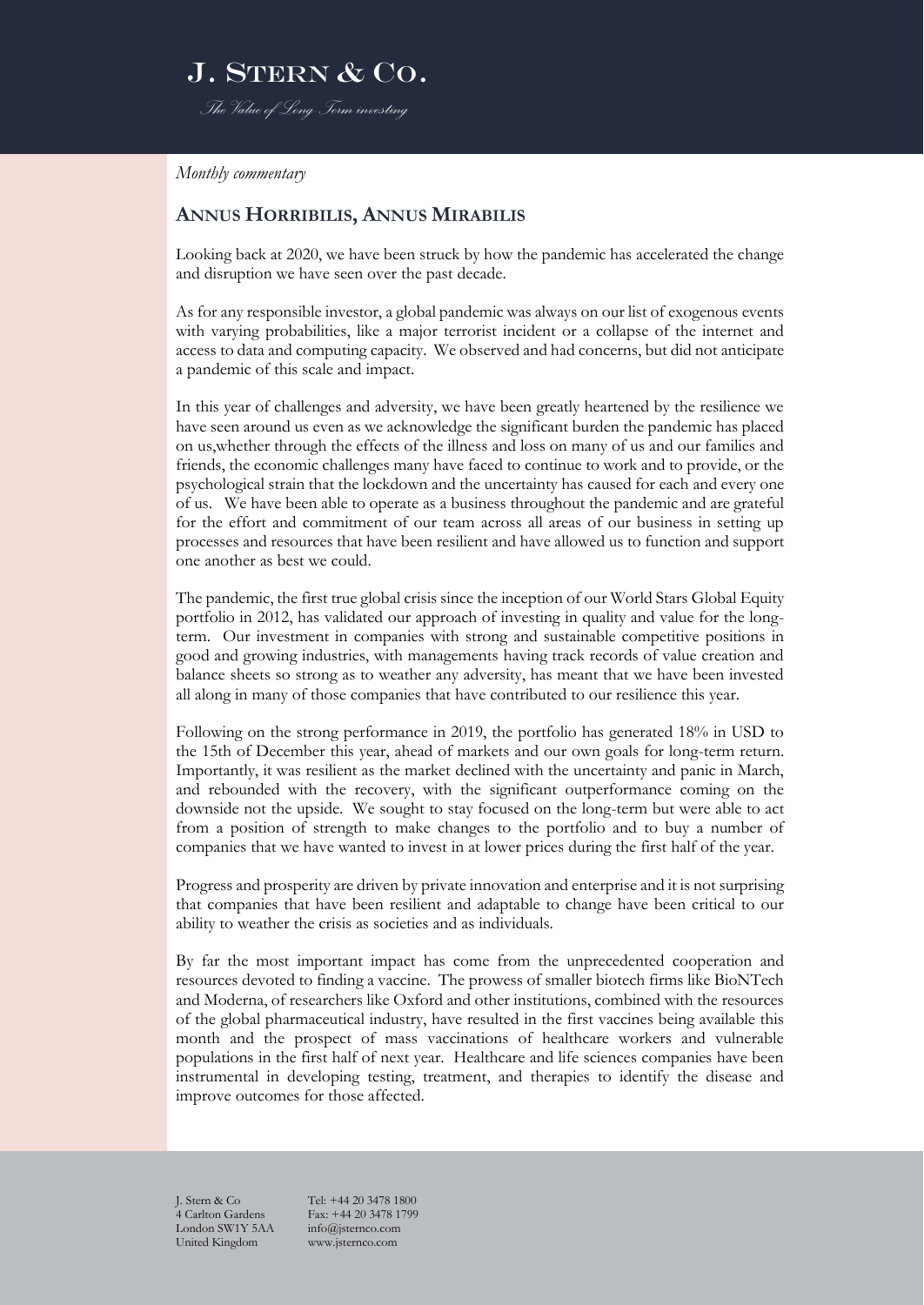*The Value of Long-Term investing*

A major consequence of the pandemic has been the acceleration of the shift from offline to online that has allowed our economies to keep functioning and ourselves to continue to work, provide, consume and interact with others. The big digital platforms have proven that they are part of the solution, not the problem, and as they have increased in size and importance through the pandemic, we expect them to adapt and change through their own initiative and through the increased scrutiny and regulation we see in the legal actions being launched this year. We are only beginning to understand the extent and impact of the recently reported hacking of much of the US government and corporate IT infrastructure over the past nine months but it is striking that while government, legislators and regulators have been worried about alleged anti-competitive behaviour by the big US digital companies there appears to have been a major and prolonged breach of the most sensitive levels of US government IT systems that has been missed by the agencies charged with their security.

A further outcome we have seen from the pandemic is that companies that have embraced and implemented ESG considerations across all dimensions of environmental, social and governance issues have performed better operationally and financially through the pandemic. As we highlighted in our investment insight in January, we believe that companies and investors function under a social license to operate and that sustainability drives business performance and investment returns. Sustainability has always been a critical factor for our investments and we have integrated it formally into our investment process over the past 18 months, becoming signatories of the UN Principles of Sustainable Investing and the UK Stewardship Code as well as engaging in a more structured and accountable way with the companies we invest in and with other stakeholders to achieve positive impacts and outcomes.

For our last investment insight this year, our investment team has highlighted some of the lessons we have learned throughout the year, how they have impacted our thinking and our portfolios and what conclusions they hold for the future. You can read it by following the link [here](https://www.jsternco.com/accelerating-change-and-disruption-lessons-and-reflections-from-investing-during-the-covid-19-pandemic/) or clicking on the attachment.

Looking at the outlook for next year, we are positive about the global economy, markets and the prospects of our companies to do well and generate value.

This year has seen the likely resolution of two of the most important political uncertainties for the US and Europe, the US elections and Brexit. In the US, the election outcome has been moderate and well-received by markets, with a recently confirmed pragmatic and moderate president-elect appointing experienced and accomplished people to positions to his administration, and a Senate that will have a Republican or perhaps less likely Democratic majority of not more than one or two votes depending on the outcome of the Georgia runoffs at the beginning of the new year. The US has prospered under moderate and divided government and is likely to do so now, not least because it has never paid to bet against the US economy or to fight the Fed.

In Europe, the protracted Brexit process is coming to its conclusion. While the outcome must be uncertain until the very end, it does seem that the most obvious outcome will prevail. Market access for the UK will require alignment in whatever form in order not to have an unfair advantage. The indications are that this will be the outcome although the theatrics will continue until the final moment.

Given the challenges, next year should usher in a welcome period of more constructive policies and greater predictability. It is clear that governments and central banks will do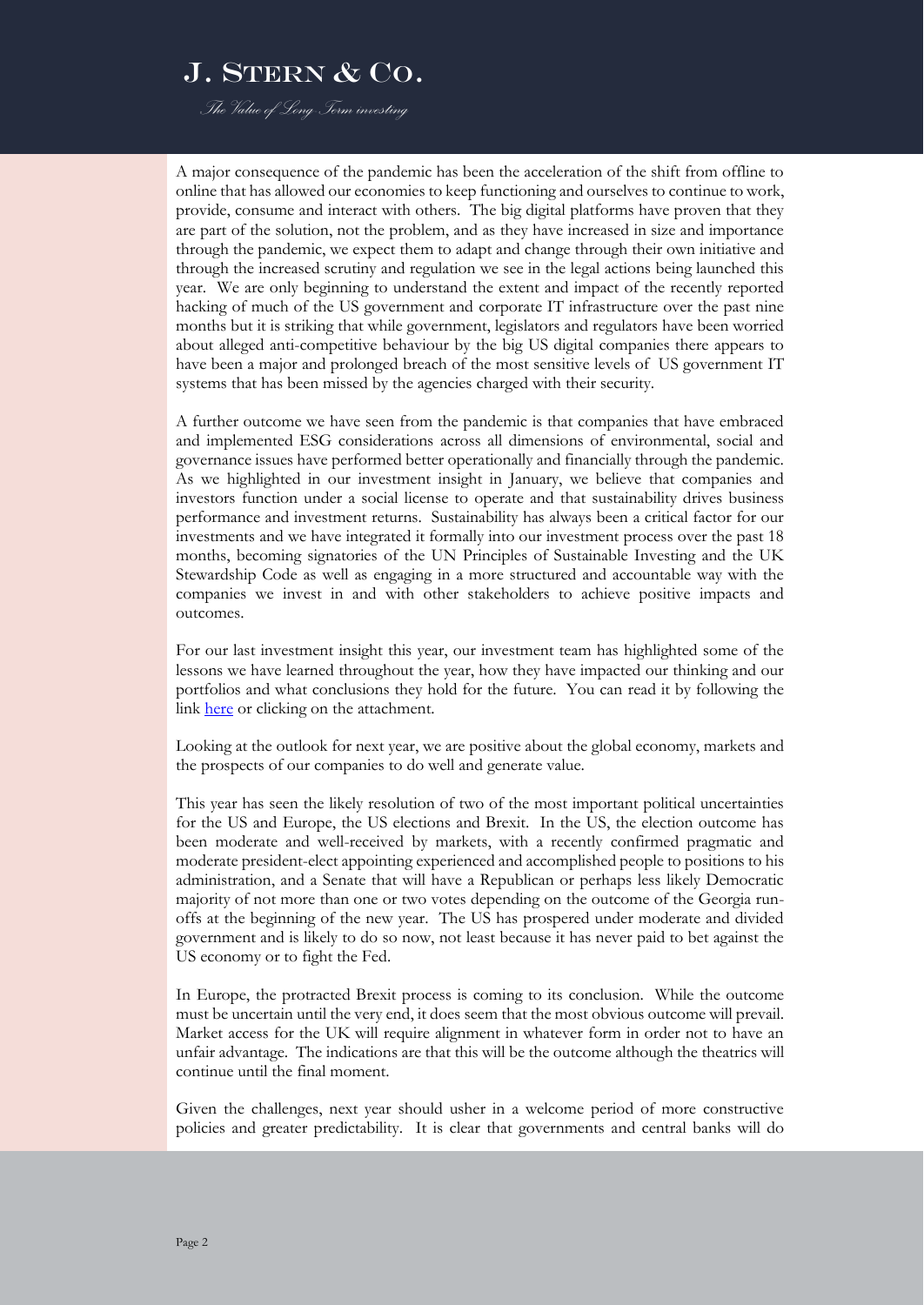*The Value of Long-Term investing*

whatever it takes to support their economies through this period of challenge and distress. The current low, and in many cases negative, interest rate environment is likely to prevail for a prolonged period of time and will force investors to adjust their expectations of risk and reward from their investments.

The US and Europe are still in the middle of the second wave of Covid-19 and are facing renewed lockdowns, with the expected negative impact on economic growth, unemployment and further increases in national debt. Mass vaccination beyond healthcare workers and the most vulnerable populations will present major logistical challenges for a variety of reasons and will hopefully be rolled out in the second half of next year.

These challenges are daunting, but we should focus on the positive: The fact that the virus responds to vaccines at all, means that we will overcome the pandemic and that there is opportunity even in this time of adversity.

The prospects for next year are good: Those companies that have benefited from the changes that have occurred should continue to do well, like the big digital platforms, other providers of online services and entertainment, and companies providing everyday consumer goods. Those that have been impacted should rebound, like companies in consumer discretionary, luxury or payments affected by the decline in employment and travel, healthcare and life sciences companies held back by the closure of hospitals to non-Covid-19 patients and the postponement of elective surgeries, or industrial companies hurt by the economic slowdown.

This past month has seen some rotation from beneficiaries of the crisis into companies that offer a greater real perceived exposure to the recovery. Our focus is not on short-term fluctuations but on the long-term, fundamental drivers of performance, and that is why we expect healthcare, consumer and industrial stocks to join digital stocks in leading equities upwards now that investors can look ahead into next year with greater certainty.

After all, John Dryden's wrote his poem "Annus Mirabilis" to commemorate the year of the Great Fire of London in 1666, the first use of the phrase in the English language. London was rebuilt and has withstood many challenges to become the global capital it is today. His celebration of resilience and hope over adversity and despair is one we should heed as we look back on this year and forward to the next.

#### *World Stars Global Equities*

Our World Stars Global Equities strategy continued its positive trajectory closing in November up +9.0% in US dollar terms as markets reacted to the positive vaccine news and the greater visibility about the pathway back to normalisation, bringing performance for the year to  $+17.4%$ .

Performance was led by our holdings in industrials, with several stocks delivering double digit gains during the month as investors started to anticipate a normalisation in verticals that have been hard hit by the pandemic, including commercial aerospace, automotive, energy and parts of commercial infrastructure. As we have stated over the duration of the crisis these companies have been successful in weathering the storm, given their managements' ability to swiftly adjust their cost bases, rapidly pivot towards emerging revenue opportunities and use the strength of their balance sheets to take advantage of strategic opportunities. As we look ahead into 2021, they stand to benefit from their even stronger strategic positioning coming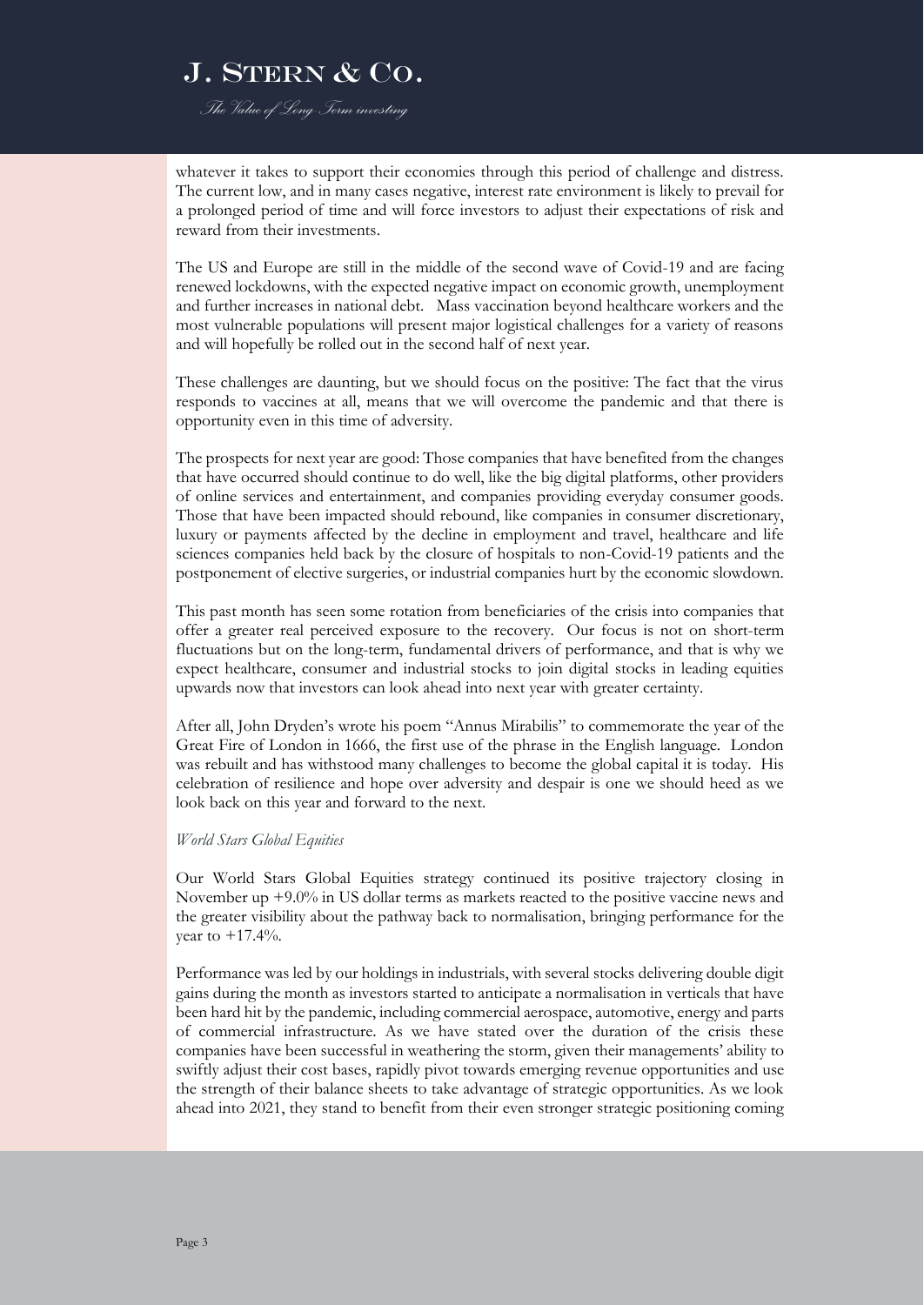*The Value of Long-Term investing*

out of the crisis, whilst tapping into pent-up demand and increased infrastructure spending fuelled by national stimulus and investment programs.

Also strong during the month were our holdings in consumer companies whose businesses have been affected during 2020 by the closure of brick-and-mortar retail outlets, as well as on-trade restaurants or pubs. Spirits companies *Pernod-Ricard* and *Diageo* both signalled robust ongoing trends for at-home consumption, as consumers continue to spend on premium drinks, whilst the potential for a return to normality for leisure and entertainment venues set these names up for further performance in the quarters ahead. Similarly, luxury goods producer LVMH has benefited from the re-emergence of the critical Chinese consumer, with spending levels on luxury goods in the country now back to pre-crisis levels. At the same time, the company successfully renegotiated the price of acquiring iconic jewellery brand Tiffany, reaching an agreement to lower the acquisition price by \$425 million to \$15.8 billion, reflecting CEO Bernard Arnault's sharp focus on value creation.

Finally, payment network providers *Mastercard* and *Visa* also rebounded strongly. The names had suffered in prior months given the depressed pace of cross-border transactions and the effect of Covid-19 on global travel, which weighed on one of the higher yielding areas of their revenue portfolio. Both firms remain strong beneficiaries of the transition to a cashless society and the shift to online retailing, both of which have accelerated as trends during the current pandemic. Investors used the stock price weakness to quickly add to positions as we had suggested last month.

On the weaker side during the month were some of our names that have shown resilience during the Covid-19 crisis. Both food producer *Nestlé* and flavours & fragrances leader *Givaudan* have benefited not only from consumers stocking up goods for at home consumption but also from share gains given their ability to guarantee availability of supply at the height of the crisis. These names were therefore natural sources of cash as investors looked to add to more recovery-levered names. Despite any short-term rotation however, we do believe that the strategic gains realised during the crisis will provide tailwinds for the winners long after the pandemic has abated, and that these businesses remain inherently solid compounders with multiple growth drivers ahead.

#### *Multi-Asset Income*

October's volatile and negative markets were followed with a strong performance in November. Most indicators were in the green as investors moved back into risk assets despite more lockdowns due to a strong global resurgence of the Covid-19 virus and the resulting uncertain economic outlook. Positive news from better-than-expected results from vaccine trials helped market players to look through the near-term headwinds. In this context the income portfolio added +5.4% in US dollar terms (up +7.2% since the start of the year).

Most asset classes had a positive month. Our equity portfolio ended the month up  $+9.3\%$ (+21.6% year to date). Similarly, our fixed income portfolio carried on its recovery with a positive contribution of +5.3% (the credit portfolio is now down -5.5% for the year). The non-correlated funds had a mildly positive contribution of +0.9% in November, taking the performance year to date to a positive  $+0.3\%$ .

Although the markets' strength was experienced across the board, there was an effective rotation into securities that had been more affected by Covid-19. This was most noticeable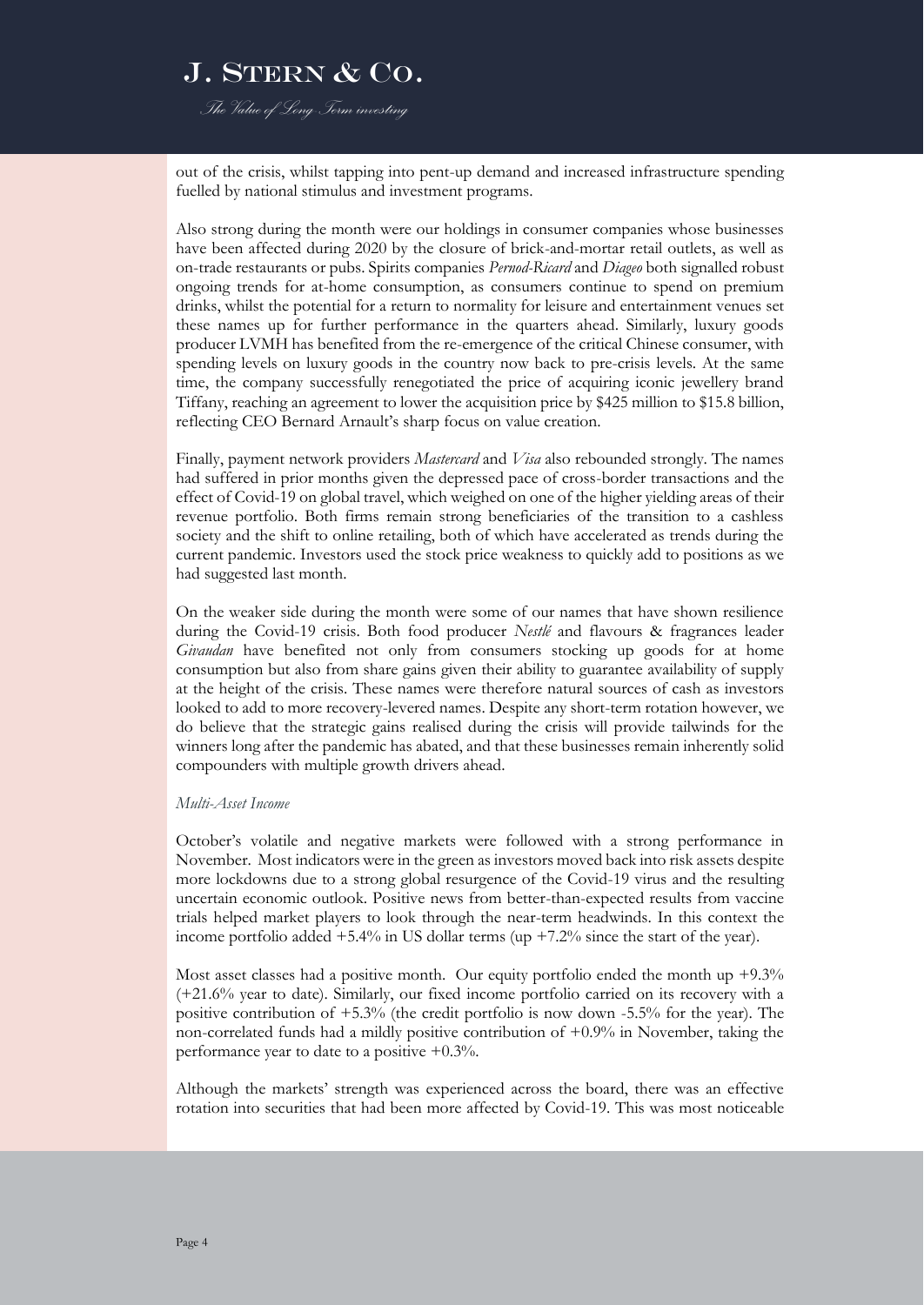*The Value of Long-Term investing*

for energy names, with the oil price benefitting from the prospects of the return to some sort of economic normality in 2021.

*Tullow* and *YPF*, respectively up +22.4% and +21.8%, were clear examples in our credit portfolio. However, the breadth of the recovery extended across sectors with strong gains by *Grupo Posadas*, *Balta* and *Douglas AG*.

*AA* Bond, the road recovery group, received a takeover offer from a consortium of private equity groups. The bonds which had already recovered from their weaknesses earlier in the year found further strength as the offer was recommend by the board. We took this opportunity to exit the position.

Last month we predicted an increase in risk taking post a balanced outcome for the US elections and expected tailwind news flow on the vaccine front. Although we are still constructive mid-term, the recent surge in Covid-19 cases present a short-term challenge even if the light at the end of the tunnel is visible.

Our fundamental style, long-term investment horizon and barbell positioning has worked well so far this year. They are well suited for this type of environment. Our credit portfolio still yields +7.2% following the recent recovery, with a duration of two years.

At this stage we are looking forward to 2021, knowing that our holdings have the potential to deliver further gains for our clients.

#### *Emerging Markets Bonds*

November was a strong month for our Emerging Market Bonds strategy, which returned +3.0% over the period, bringing year-to-date returns to -2.8%. Performance was supported by a significant uptick in inflows into emerging market debt funds, with over \$13 billion flowing into the asset class as risk appetite improved with the news of another vaccine.

All our holdings contributed to the positive performance, but our oil exposed names, *YPF* and *PEMEX*, posted particularly impressive returns of 22.7% and 11.7% respectively. Both firms performed well as the outlook for the energy sector improved, given expectations of an uptick in the demand for oil as economies open up and mobility increases going into next year.

In Turkey we saw the lira decline to its lowest levels ever against the US dollar. In an attempt to tame double digit inflation and a full-blown currency crisis, President Erdogan replaced the central bank governor, who swiftly adopted a more orthodox monetary policy and raised the benchmark repo rate by 475 basis points to stabilise the economy. The move was welcomed by investors and resulted in Turkish assets rallying, including our Turkish credits which were up between  $+5\%$  and  $+8\%$ .

After the strong month, valuations are now much tighter for emerging market high yield bonds. However, yields are still attractive at  $+6\%$  versus US high yield which is offering +4.3%. Additionally, we believe that strong technicals, including positive fund flow and low net issuance in many EM countries will allow for additional spread-compression and attractive returns in 2021.

*November 2020*